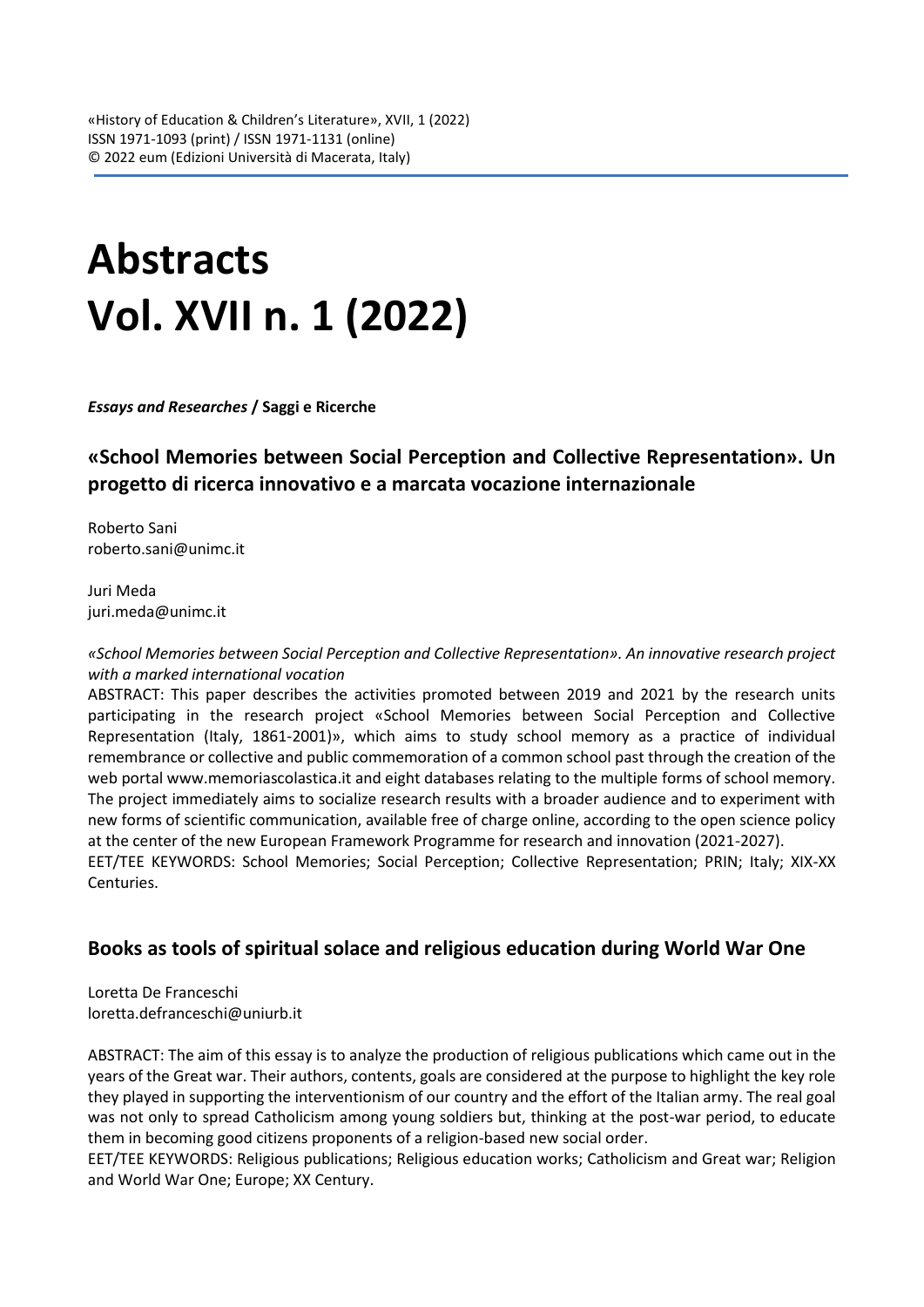## **The Polish College in Beirut in 1946-1948**

Witold Chmielewski [witold.chmielewski@ignatianum.edu.pl](mailto:witold.chmielewski@ignatianum.edu.pl)

ABSTRACT: The aim of the article is to present the activities of the two-year Polish College in the years immediately after the Second World War, and in particular to present its achievements in the field of training Polish language teachers in exile and to prepare auditing students for independent intellectual work and the continuation of their studies in a free Poland. A great deal of attention has been paid to the curriculum and plan of the studies, as well as to the lecturers and students themselves. In the process of writing the article, methods used in pedagogical and historical sciences have mainly been applied. The result of the research is an article on unique Polish studies in the Middle East in difficult post-war conditions. The issue presented in the article indicates that the intellectual elite of Poles in exile attached great importance to educating and bringing up Polish youth in the spirit of patriotism.

EET/TEE KEYWORDS: Studies; Auditing students; Curriculum; Lecturers; Poles; XX Century.

## **L'editrice La Scuola e l'educazione infantile ai primi del Novecento. Dalla rubrica per gli asili di «Scuola italiana moderna» alla nascita di «Pro Infantia» nel 1913**

Renata Bressanelli [renata.bressanelli1@unicatt.it](mailto:renata.bressanelli1@unicatt.it)

*The publisher La Scuola and infant education in the early twentieth century. From the column for kindergartens of the «Scuola Italiana Moderna» to the birth of «Pro Infantia» in 1913*  ABSTRACT: This paper explores the role played by the publisher La Scuola, over the first decade of its history (1904-1913), in the field of early childhood education. The first section offers an analysis of the cultural and educational backdrop against which prominent exponents of the contemporary Catholic movement decided, in 1893, to set up a journal for elementary school teachers, «Scuola Italiana Moderna», and, in 1904, to found the publishing house La Scuola. The second section scrutinises the contents of the journal. This line of research indicates that the Brescia-based editorial group was influenced by the newfound interest in early childhood that characterized the turn of the twentieth century. Indeed, beginning in the 1904-1905 school year, «Scuola Italiana Moderna» began to feature a column on the topic of kindergarten education. Such a move reflected the launching, at the beginning of the Giolittian era, of the secular association Unione per le educatrici d'infanzia (Unei) [National Union of Women Infant-School Teachers], and its mouthpiece «La Voce delle maestre d'asilo» [The Voice of Infant-School Teachers], first published in 1904. After illustrating the subject matter of this column over the period spanning 1904 and 1913, the paper proceeds to examine La Scuola's decision in autumn 1913 to launch a dedicated journal for women infant school teachers, «Pro Infantia». The research presented here sheds light on a feature of «Scuola Italiana Moderna» that had not been the focus of any of the numerous existing studies on the journal: namely, the fact that a full ten years prior to the founding of «Pro Infantia», La Scuola had already felt urgently called to participate in the contemporary political and educational debates surrounding the issue of early childhood education. EET/TEE KEYWORDS: History of education; Childhood education; Schools and education journals; Italy; XX Century.

## **Narration and identity construction in the practice of autobiography. Two cases of female narratives: Ida Baccini and Elena Raffalovich Comparetti**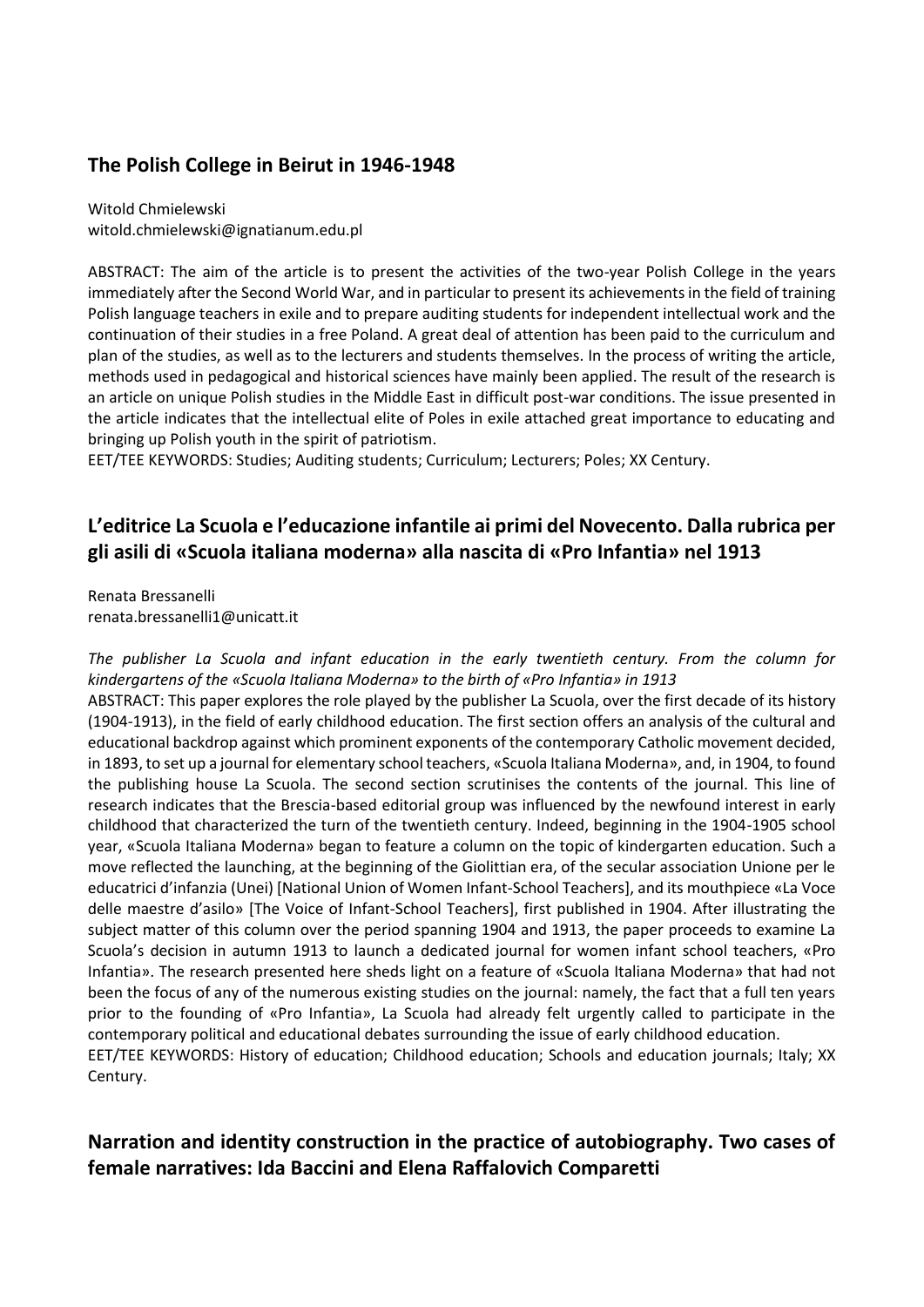#### Chiara Meta [chiarameta@libero.it](mailto:chiarameta@libero.it)

ABSTRACT: In the new field of historical research related to the History of Emotions that has, however, already produced numerous national and international studies, the socalled alternative sources as private writings, biographies, epistolary correspondence, play a central role in shedding a light on the extent of the role of pedagogical devices in bringing "emotional impulses" back within the norm. In this vein, the article investigates the role of "self-writing" in some female figures of the late nineteenth century, in particular Ida Baccini and Elena Raffalovich Comparetti, starting from the visual angle of autobiography seen not as a mere intimist excavation but as a hermeneutic and critical mode of existential planning, when, also coinciding with the take-off of the emancipationist movement, the search for constituting oneself as a "subject" through the practice of writing represented, for the women themselves, an experience of rebirth, or rather, a process of "self-creation" on a symbolic level.

EET/TEE KEYWORDS: History of emotions; Empowerment; Autobiography; Selfwriting; History of children's literature; Italy; XIX-XX Centuries.

## **Aspectos didácticos presentes en libros de aritmética publicados en castellano en el siglo XVI**

María José Madrid [mjmadridma@upsa.es](mailto:mjmadridma@upsa.es)

Alexander Maz-Machado [ma1mamaa@uco.es](mailto:ma1mamaa@uco.es)

Carmen López-Esteban [lopezc@usal.es](mailto:lopezc@usal.es)

Carmen León-Mantero [cmleon@uco.es](mailto:cmleon@uco.es)

*Didactic aspects included in arithmetic books published in Spanish in the 16th century* 

ABSTRACT: Textbooks include not only the contents of one topic, but also other aspects that aims to ease the understanding of these contents. This study focus on knowing which didactic aspects were included in several arithmetic books published originally in Spanish in the 16<sup>th</sup> century. In order to do that, it has been carried out a historical research and it has been used the content analysis as analysis technique. The criteria followed for the analysis were: modernity, originality, structure and organization, social interest, applications to other fields, review and synthesis of contents or other didactic principles. Results show social interest was the main feature of most of these books. However, the contents were not original and in general, they were not modern considering the time when they were written.

EET/TEE KEYWORDS: History of mathematics and mathematics education; Spanish arithmetic books; Didactic aspects; Spain; XVI Century.

## **La Charte de l'Ecole de Giuseppe Bottai**

Michel Ostenc nmod@noos. fr

*The Charter of School by Giuseppe Bottai*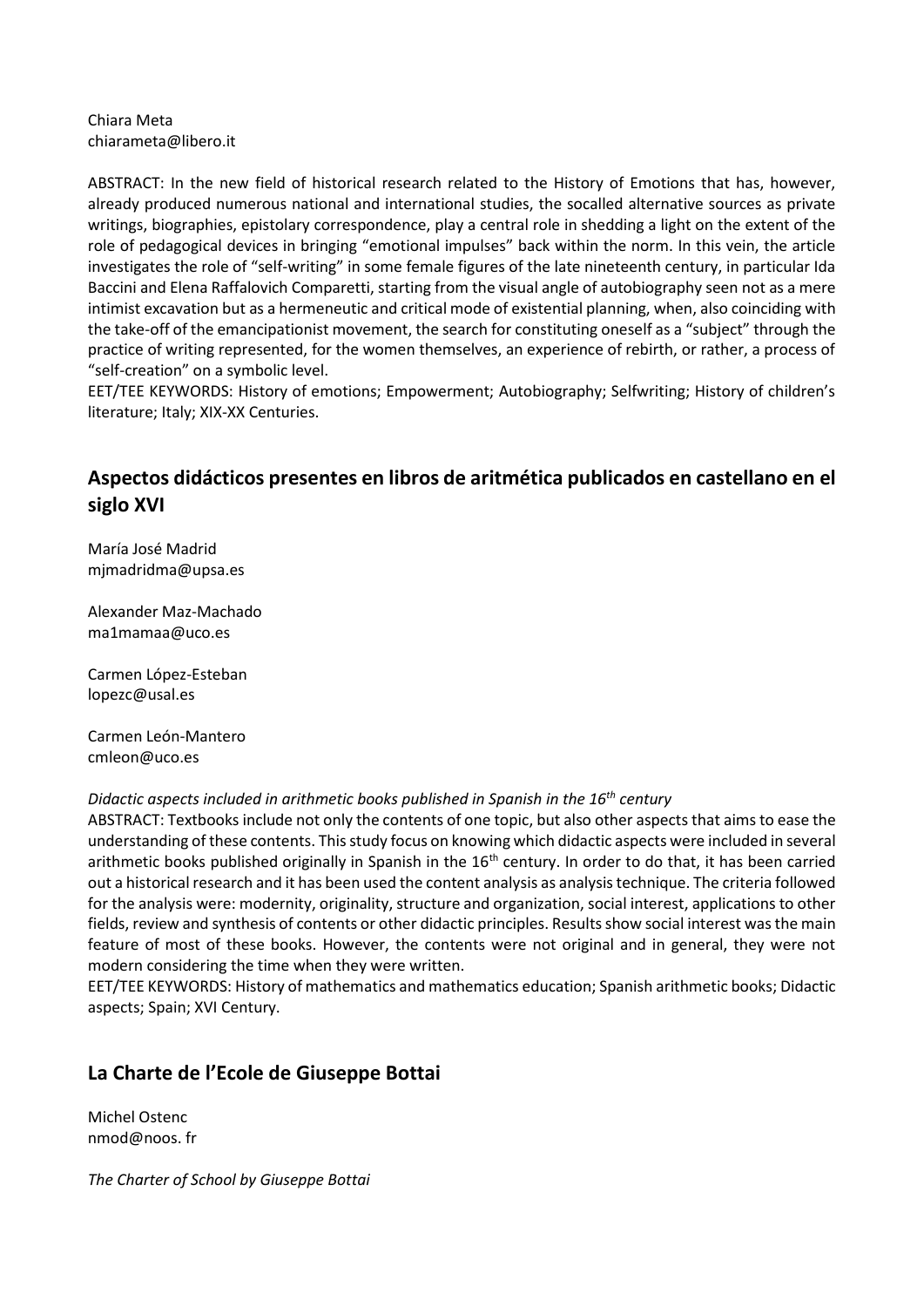ABSTRACT: During the 1930s, the fascist regime needed to create an instrument that would place a limit on the freedom of education and intellectual autonomy previously allowed by the Gentile reform. The new Minister of National Education Giuseppe Bottai, for whom the educational question was not only a cultural issue but also a political and a social one, understood that the consensus of the masses could also be guaranteed through the reorganization of the Italian school and university system. According to Bottai, the political, military, professional and cultural spheres were summed up in the school, while the university was configured as a place of elaboration of science and culture, as well as a place for the formation of the future ruling class. The present contribution therefore intends to highlight the various phases that led to the elaboration and the enactment of the Charter of School in 1939, in addition to the characteristics of this significant political and programmatic document.

EET/TEE KEYWORDS: School and University reorganization; Giuseppe Bottai; Fascist period; Italy; XX Century.

# **Julián Caparrós-Morata y Juan José Arévalo-Bermejo. La vinculación epistolar entre dos educadores de amplia conciencia política y social**

Manuel Ferraz-Lorenzo [mferraz@ull.edu.es](mailto:mferraz@ull.edu.es)

Mariano González-Delgado [mgondel@ull.edu.es](mailto:mgondel@ull.edu.es)

Cristian Machado-Trujillo [cmachado@ull.edu.es](mailto:cmachado@ull.edu.es)

*Julián Caparrós-Morata and Juan José Arévalo-Bermejo. The epistolary relationship between two educators with a broad political and social conscience* 

ABSTRACT: The aim of this paper is twofold. On the one hand, to know about the pedagogical approaches of Julián B. Caparrós Morata, one of the best-trained, most committed and, unfortunately, less well-known teachers of pedagogical renewal in the Canary Islands and Spain. And, on the other hand, to delve into the figure of what was one of the most important men in the fields of education and politics in Central America. And all this, in a pre-war, war, post-war and cold war time, of a clear setback in ideas and the rise of pragmatism in the political, social and cultural spheres.

EET/TEE KEYWORDS: Caparrós-Morata; Arévalo-Bermejo; Pedagogical Renovation; Canary Islands, Guatemala; Spain; XX Century.

# **La literatura fantástica del XIX latinoamericano en la conformación de la ciudadanía maravillosa. La construcción pedagógica de la comunidad imaginada**

Pedro Perera Méndez [ppereram@ull.edu.es](mailto:ppereram@ull.edu.es)

Tatiana Castañeda Acosta [alu0100492286@ull.edu.es](mailto:alu0100492286@ull.edu.es)

Andrés González Novoa [agonzaln@ull.edu.es](mailto:agonzaln@ull.edu.es)

*The nineteenth-century fantastic literature of Latin America in the shaping of the marvellous citizenship. The pedagogical construction of the imagined community*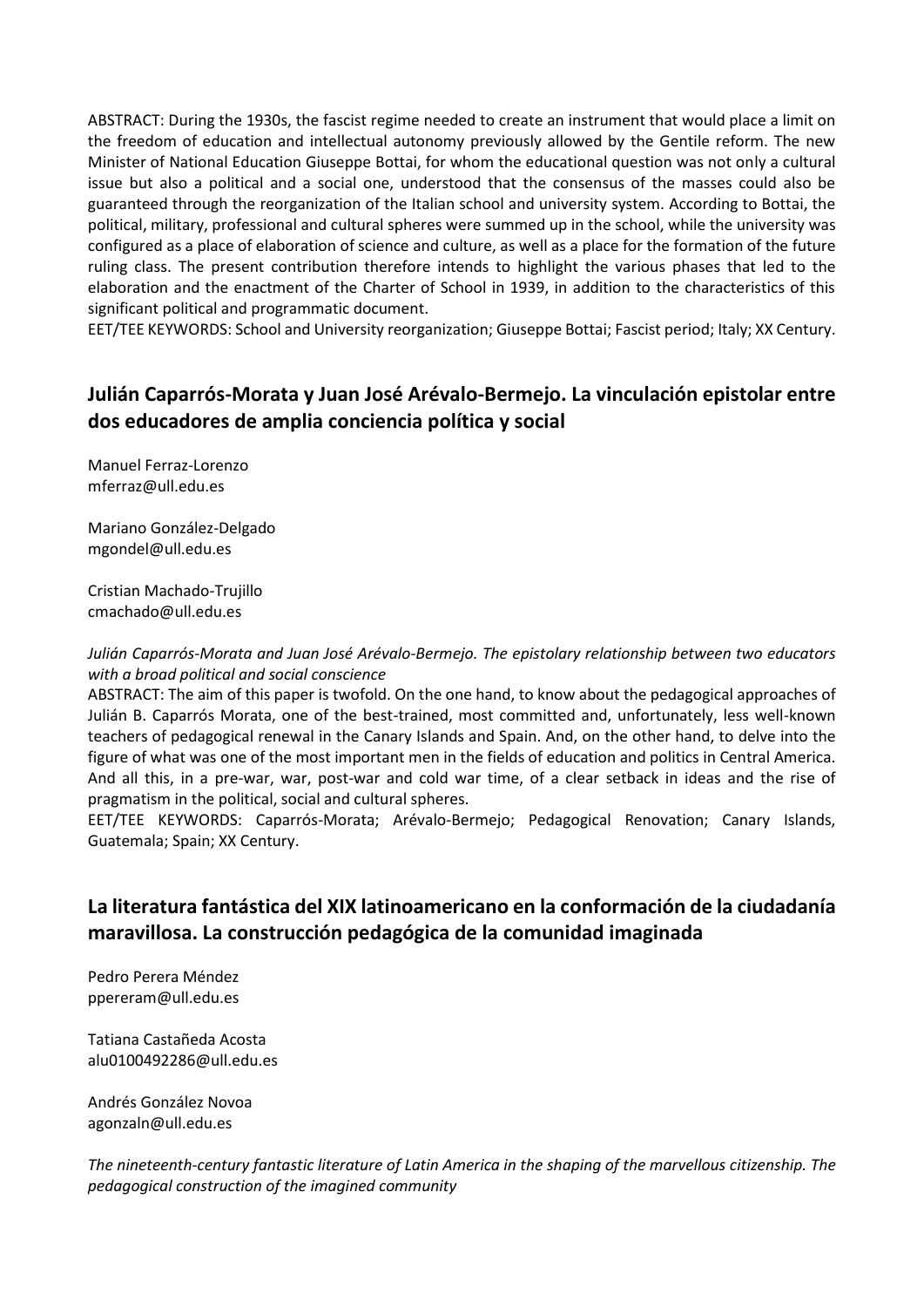ABSTRACT: This paper is an analysis of nineteenth-century Latin American proposals to shape a model of citizenship founded on fantasy hosted in romantic horror literature. Their monsters, landscapes and reflections are mirrors in which they confront the vilified indignities of individualism. They augur the fall of citizenship as a model for inhabiting the world, in the face of the other monstrously made-up model; the individual-mass of the techno-scientific pact. Silenced voices, sentenced to the oblivion of the attic that persist in their vital purpose, to generate a network that strengthens the sense of the common. Praxis and reflection will try to converge in a synthesis of what we could learn from ourselves, from the communal coexistence that hosts the fantastic literature that emerged in the 19<sup>th</sup> century.

EET/TEE KEYWORDS: Pedagogy; Literature; Citizenship; Community; Fantasy; Latin America; XIX Century.

# **Everyday life of teachers and students at the Russian School in Paris in the mirror of 1920s-1930s correspondence**

Liudmila Klimovich [Lusek84@yandex.ru](mailto:Lusek84@yandex.ru)

Valeriy Suvorov [valeriy\\_s@inbox.ru](mailto:valeriy_s@inbox.ru)

Leonid Shaipak [shaipak@rambler.ru](mailto:shaipak@rambler.ru)

ABSTRACT: The article is based on the analysis of the correspondence between the director of the Russian Secondary School-Gymnasium in Paris B.A. Durov and its teacher G.L. Lozinsky, along with the letters from its students and their parents. It highlights the details of Russian schools functioning in exile. An analysis of personal and business correspondence leads to our better understanding of the learning process management in Russian schools, their curriculum, the ratio of subjects from the Rossica cycle to the disciplines of the country of residence, and the interaction between the head and subordinates. The main issue under discussion was related to teaching French and French literature, as well as Russian and Russian literature. The problems raised in the letters demonstrate the desire of teachers to optimize the educational process, make it more rational and efficient, and reflect the desire to help young people adapting to life in a foreign country while maintaining their national and cultural identity. The tone of G.L. Lozinsky's letters testifies to the independence of teachers, their capability to make suggestions to the management, and the fact that their opinions were taken into account when distributing the academic load and making the schedule.

EET/TEE KEYWORDS: Russian history; Russian diaspora abroad; Emigration; Russian school; G.L. Lozinsky; B.A. Durov; Russia; XIX Century.

## **Maestros y diputados. El compromiso político del magisterio catalán, 1932 y 1980**

Xavier Tornafoch Yuste [xavier.tornafoch@uvic.cat](mailto:xavier.tornafoch@uvic.cat)

*Teachers and deputies. Commitment politician of the Catalan teaching profession, 1932 and 1980* 

ABSTRACT: The political commitment of Catalan teachers had two special moments during the 20<sup>th</sup> century: the proclamation of the Second Republic in 1931, which favoured the establishment of an autonomous parliament in 1932, and the recovery of autonomy in 1980. In both periods, teachers with long and prestigious careers reached the institutions of Catalan self-government. For the Catalan nationalists, introducing Catalan in the school, in language and content, was an essential issue. Thus, these teachers also acquired political commitments that were to be reflected in the legal norms that were approved and in the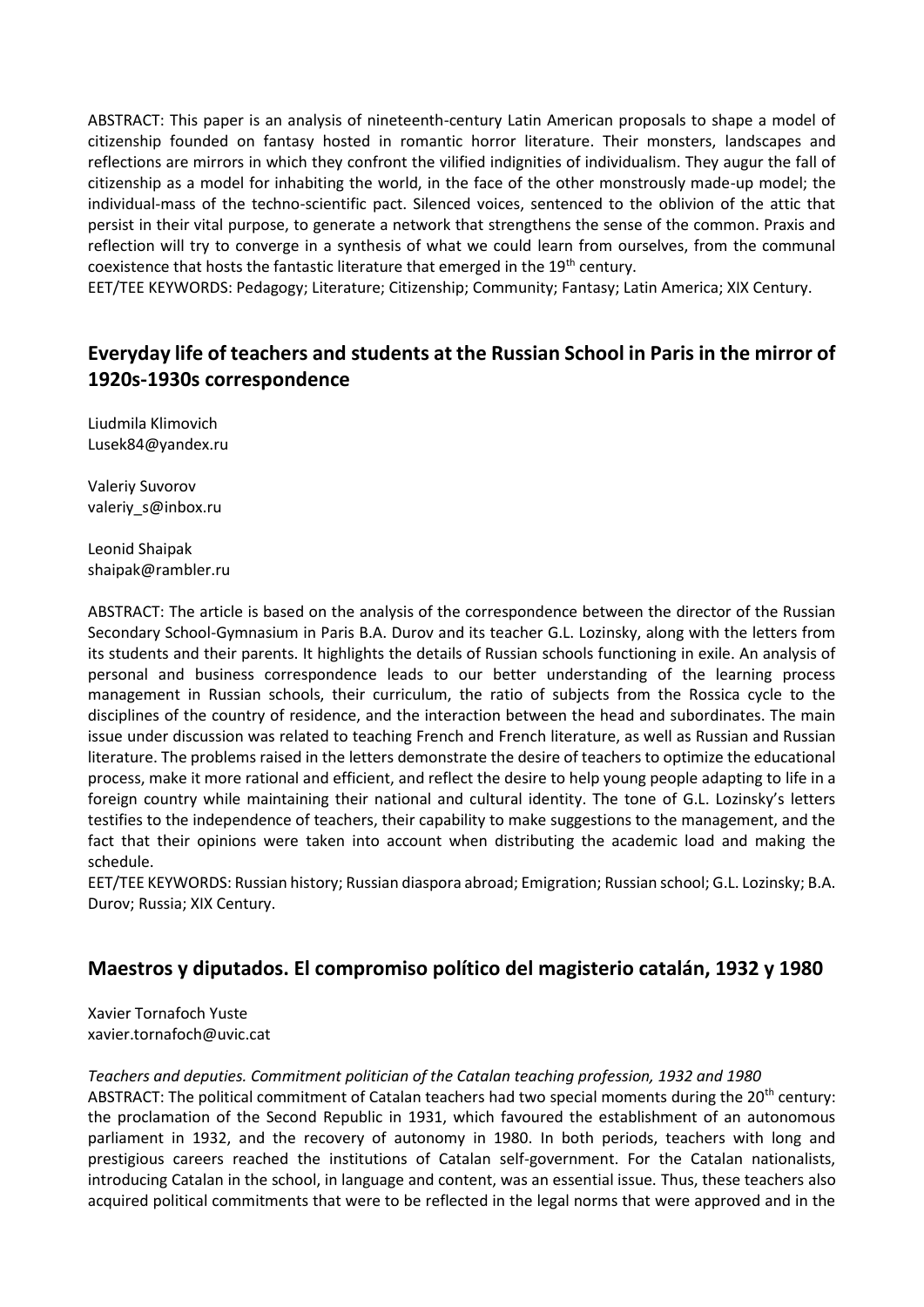school organization of the Catalan autonomous regime, in 1932 and 1980. Some of these professionals were leading figures in pedagogy, others were simple professionals who combined their teaching dedication with political activity, in all cases, teachers and professors who believed in the transforming power of education. EET/TEE KEYWORDS: Catalan self-government; Autonomous parliament teachers; Political commitment; School organization; Pedagogy; Spain; XIX Century.

# **Revisitar las políticas educativas en España y Portugal en el ocaso de sus dictaduras (1970-1973)**

Álvaro Nieto Ratero [lvrnieto@gmail.com](mailto:lvrnieto@gmail.com)

Evangelina Bonifácio [evangelina@ipb.pt](mailto:vangelina@ipb.pt)

*Revisiting education policies in Spain and Portugal in the twilight of their dictatorships (1970-1973)* ABSTRACT: The education of the Salazar-Caetano and Franco dictatorships was used as an element to manipulate the will of the citizens and to inculcate the roles and behaviours that both men and women should follow in society. The text aims to analyse educational policies from the time of the dictatorship to the transition to democracy in the two countries. The methodology is historical-educational (Ruiz, 1976; Tiana, 1988), aiming to analyse legislative texts. The results highlight the idea that in both countries the two fundamental pretensions were dogmatic and patriotic, but masked in an open-minded discourse by the pressures of international organisations to promote equitable education centred on human capital in order to improve the professional qualifications of citizens.

EET/TEE KEYWORDS: Education; Dictatorships; Spain; Portugal; XX Century.

## **The role of female university students of the FUCI within the Italian universities during fascism and post-war reconstruction**

Sofia Montecchiani [s.montecchiani2@unimc.it](mailto:s.montecchiani2@unimc.it)

ABSTRACT: This contribution intends to reflect on the birth and the role of the female section of the Federazione Universitaria Cattolica Italiana (FUCI) between the 1920s and the post-war period. In greater detail, within the complex national university context, female Catholic university students aimed to define their representation in an increasingly preponderant way within a historically patriarchal environment and to offer a valid alternative to modern women's movements of secular inspiration, while not failing to respect the principles and ideals of Catholic associationism. Despite the traditional cultural legacy that essentially relegated women to the home, during the course of the twentieth century female Catholic university students succeeded in transforming their apostolic commitment and placing it at the service of women's mobilisation. In fact, they managed to promote a renewed conception of study and civic responsibilities, which were seen as indispensable opportunities for personal growth, as well as both social and professional affirmation.

EET/TEE KEYWORDS: History of University; Italian Catholic University Federation; Women's associations; Italy; XX Century.

# **L'evoluzione della rappresentazione di Giovanni Cena nella memoria pubblica (1918-1927)**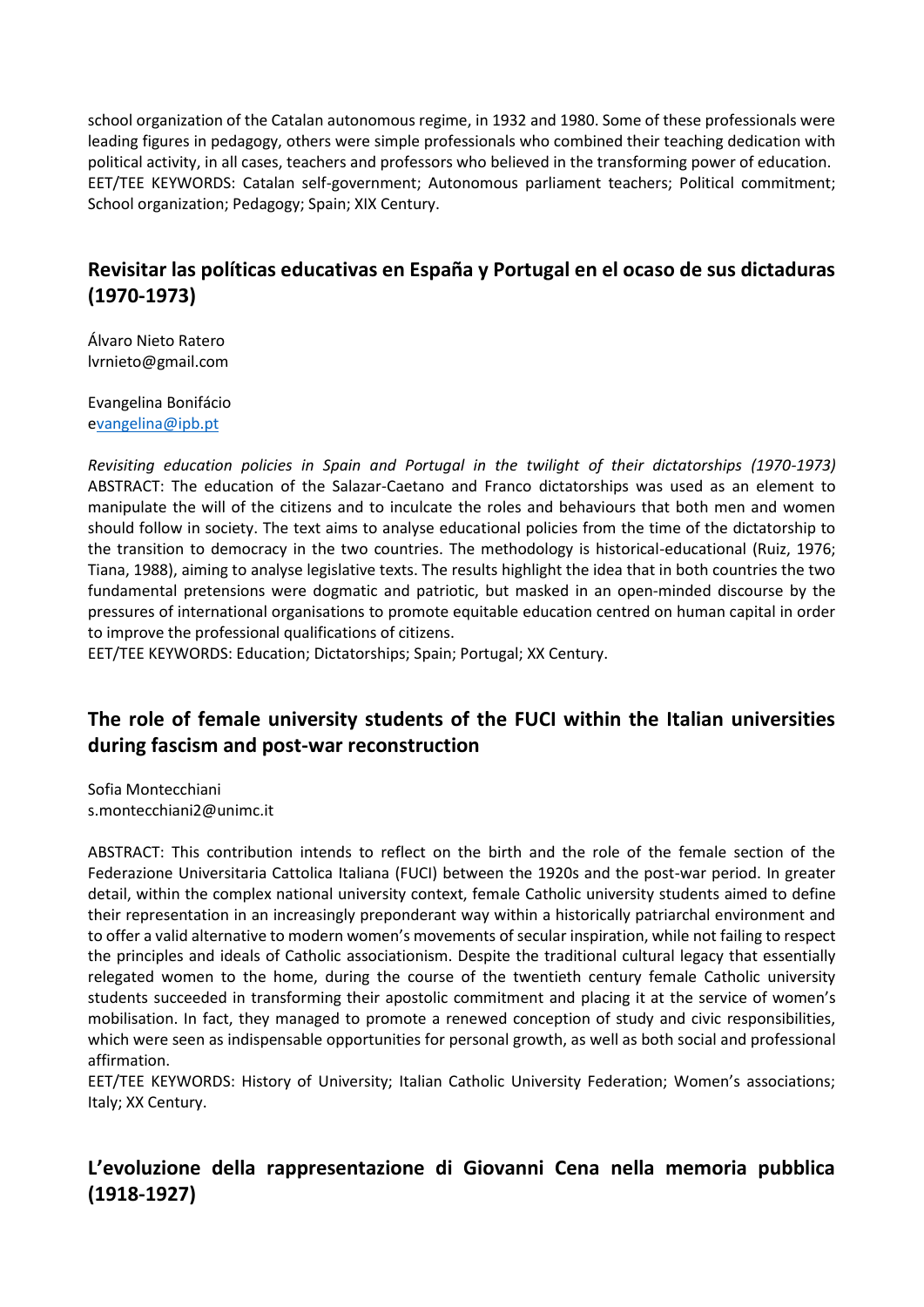Valentino Minuto [v.minuto@unimc.it](mailto:v.minuto@unimc.it)

#### *The evolution in the representation of Giovanni Cena in public memory (1918-1927)*

ABSTRACT: This article aims to highlight the place that Giovanni Cena occupied in the public imagination after his death on the basis of the monumental tributes paid to his memory from 1918 to 1927. Three commemorative artifacts were dedicated to the so-called apostle of education of the peasants of the Agro Romano and Pontine Marshes: the plaque on the façade of the School of Colle di Fuori (1918); the plaque under the porch of the School of Casal delle Palme (1921); the funeral monument in his native Montanaro (1927). Analyzing the three monumental sources – jointly with the related printed commemorative materials, in particular those containing inaugural speeches – enables to trace the development of the memorial narrative on Cena from his late liberal civil exaltation to his fascist religious sublimation; thus, the monument at Montanaro Cemetery – which was erected as the Lateran Treaty was drawing near – consists of the sculptured face of Christ. The public use of memory is also studied: inaugural ceremonies provide the promoters of Cena's memorialization an opportunity to deal with extra commemorative issues. EET/TEE KEYWORDS: Development of education; Memory; Persuasion; Italy; XX Century.

#### *Sources and Documents* **/ Fonti e Documenti**

## **Le origini del periodico «Pro Infantia» alla luce di alcuni documenti d'archivio**

Renata Bressanelli [renata.bressanelli1@unicatt.it](mailto:renata.bressanelli1@unicatt.it)

#### *The origins of the periodical «Pro Infantia» based of some archival documents*

ABSTRACT: This paper explores the motives and personalities that, at the end of the Giolittian Era, persuaded the Brescia-based publishing house La Scuola of the urgent need to address the challenges then facing the early childhood education sector by founding a dedicated journal. The periodical in question, «Pro Infantia», has never been subjected to systematic and exhaustive analysis. The study presented here investigated the journal's cultural agenda, based on documents held in the General Archive of the Daughters of Mary Help of Christians (the Salesian Sisters), a religious congregation that played a significant part in the life of the publication. This line of inquiry has brought to light previously unknown aspects of the early stages of «Pro Infantia»'s history and clarified the Salesian Sisters' role during this period.

EET/TEE KEYWORDS: Childhood education; Schools and education journals; Italy; XX Century.

#### *Critical Reviews* **/ Rassegne critiche**

## **Panorama della ricerca storico pedagogica 2020-2021**

Giorgio Chiosso giorgio.chiosso@unito.it

#### *Panorama of historical pedagogical research 2020-2021*

ABSTRACT: The article intends to provide an interesting bibliographic review of the most recent works of History of pedagogy and History of education published in recent years in Italy. The author, analyzing the individual works, presents the topics covered in each volume and puts the focus on some fundamental aspects of the Italian historicaleducational culture.

EET/TEE KEYWORDS: Historiography; Historical research; History of education; Historical method; Italy; XX-XXI Centuries.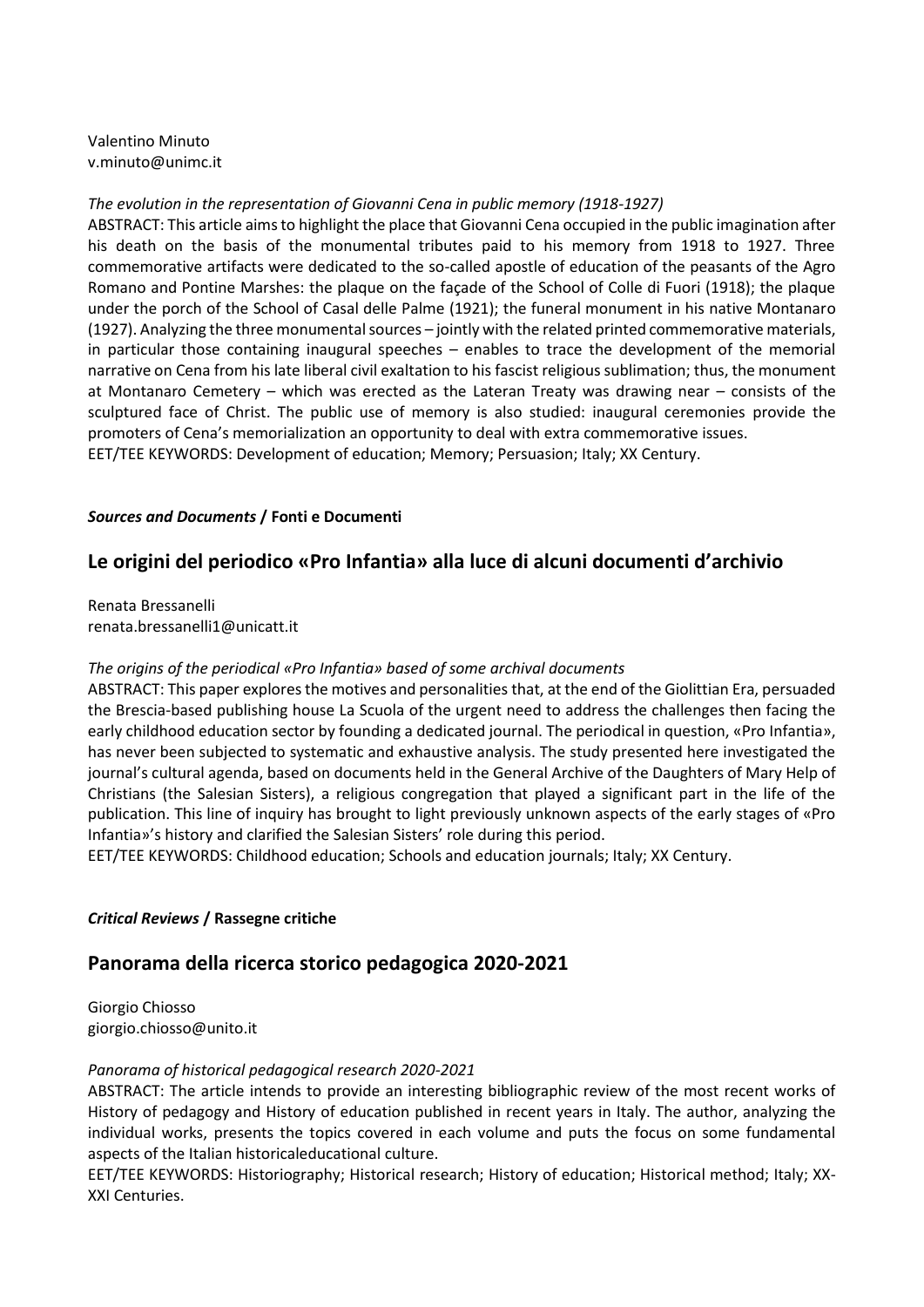# **Un progetto ambizioso tra passato e presente: la nuova collana «Clásicos de la Educación»**

Luigiaurelio Pomante [luigiaurelio.pomante@unimc.it](mailto:luigiaurelio.pomante@unimc.it)

#### *An ambitious project between past and present: the new series «Clásicos de la Educación»*  ABSTRACT: The contribution intends to present the genesis and birth of the new and prestigious series of classics of pedagogy «Clásicos de la Educación», the result of an agreement signed in 2019 between the Sociedad Española de Historia de la Educación (SEDHE) and the prestigious publishing house Morata of Madrid. It is a series of classics of pedagogy and education of undoubted interest and with an ambitious profile, not only for the scientific authority of its curators and the seriousness and competence of the scholars involved, but also for the precise cultural and pedagogical design which inspired the first classic prints. EET/TEE KEYWORDS: Publishing; History of education; History of pedagogy; Europe; XVIII-XX Centuries.

# **L'editoria religiosa e i manuali educativi di Maria Vincenti: un recente volume di Rita Fresu e Stefania Sotgiu**

Andrea Marrone [andrea.marrone@unica.it](mailto:andrea.marrone@unica.it)

#### *Religious publishing and education manuals of Maria Vincenti: a recent volume by Rita Fresu and Stefania Sotgiu*

ABSTRACT: The history of education has focused with great attention on «female plutarchs» and educational publications, textual genres that were widespread in the nineteenth century. These manuals for young people, instructions for brides and educational novels are valuable sources for reconstructing the mentality and stereotypes of the period. In their book, Rita Fresu and Stefania Sotgiu retrace the history of this publishing phenomenon, deepened on the historical linguistic level (field of study of the two authors), but also in its contents and educational objectives. Moreover, the book looks at the work of Maria Vincenti, a catholic nun who lived between Italy and England, author of highly successful educational booklets. EET/TEE KEYWORDS: History of education; Female education; Catholicism; Italy; XIX-XX Centuries.

## **Educazione e carità fra modelli del passato e cambiamento sociale. La leggenda del «santo educatore»**

Carmela Covato [carmela.covato@uniroma3.it](mailto:carmela.covato@uniroma3.it)

Elisabetta Patrizi [elisabetta.patrizi@unimc.it](mailto:elisabetta.patrizi@unimc.it)

Edoardo Bressan [edoardo.bressan@unimc.it](mailto:edoardo.bressan@unimc.it)

Giorgio Rossi [rossig36@gmail.com](mailto:rossig36@gmail.com)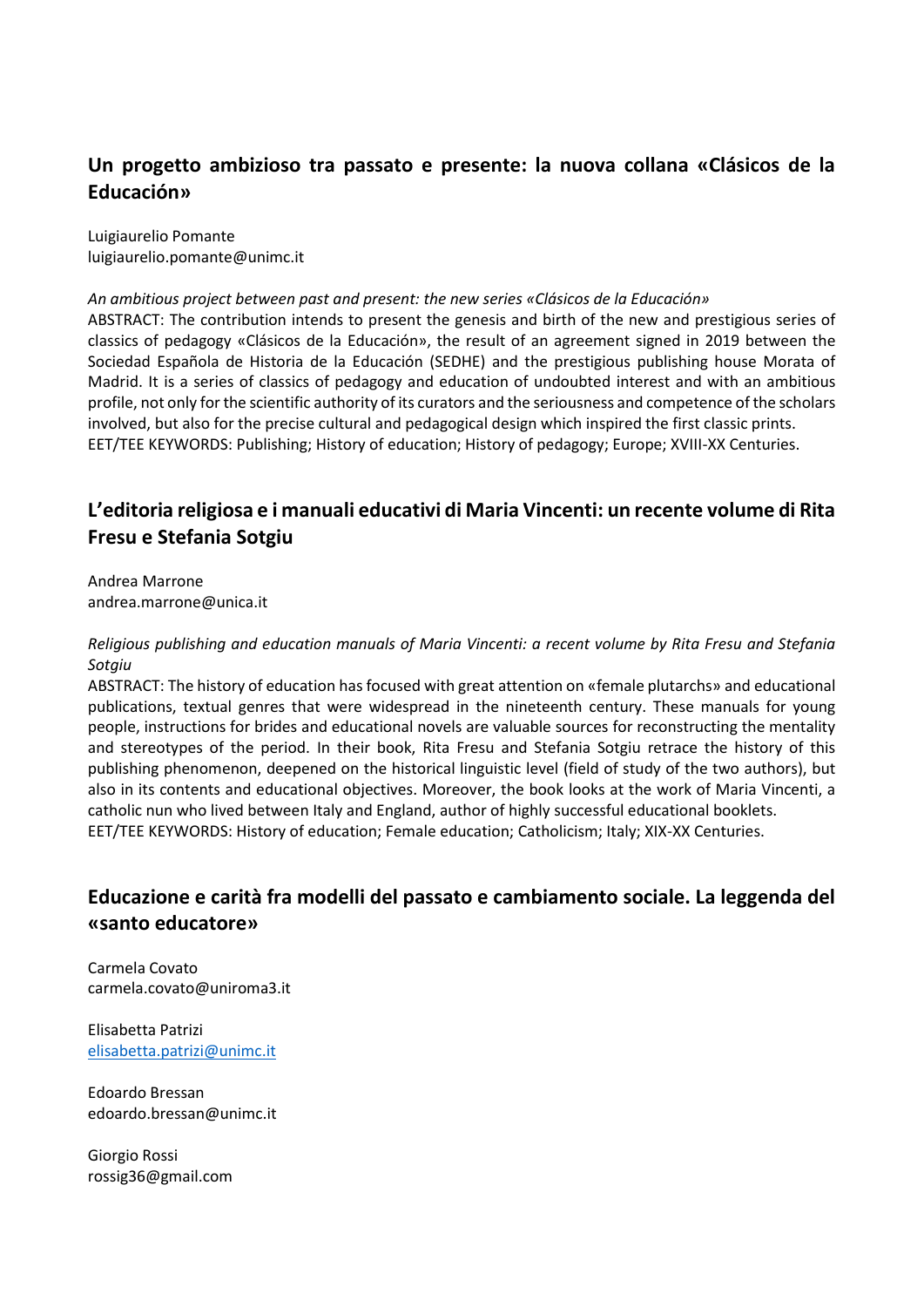Paolo Alfieri [paolo.alfieri@unicatt.it](mailto:paolo.alfieri@unicatt.it)

Lorenzo Cantatore [lorenzo.cantatore@uniroma3.it](mailto:lorenzo.cantatore@uniroma3.it)

*Education and charity between past models and social change. The legend of the «holy educator»*  ABSTRACT: The essay examines the volume by Roberto Sani dedicated to the transformation of the figure and the historical experience of Filippo Neri, up to the construction of the image of the «holy educator», with its centrality in Catholic educational works from the second eighteenth century onwards. Through an extensive debate involving several voices, the worthy work of Filippo Neri is reviewed, both in the field of popular school and in that of social assistance.

EET/TEE KEYWORDS: History of education; Lay associations; New religious congregations; Charity institutions; XVIII-XIX Centuries.

# **Il museo scolastico fra storia, memoria e progettualità educativa. A proposito di un recente volume**

Carmela Covato [carmela.covato@uniroma3.it](mailto:carmela.covato@uniroma3.it)

Mirella D'Ascenzo [mirella.dascenzo@unibo.it](mailto:mirella.dascenzo@unibo.it)

Lorenzo Cantatore [lorenzo.cantatore@uniroma3.it](mailto:lorenzo.cantatore@uniroma3.it)

#### *The school museum for history, memory and educational planning. About a recent volume*

ABSTRACT: This contribution intends to start a reflection on the role played by the «school museum» between the 19th and 20th centuries in the context of the development of primary and popular schools. Starting from the analysis of a recent volume by Marta Brunelli, the debate reconstructs the different types of museums, the didactic purposes implicit in them, the relationship with school, cultural and political contexts and, moreover, the practice of the training devices experienced.

EET/TEE KEYWORDS: School museum; Memory; Primary school; Didactic; Italy; XIX-XX Centuries.

## **Le vicende della storica casa editrice SEI di Torino. Riflessioni storiografiche**

Lorenzo Cantatore [lorenzo.cantatore@uniroma3.it](mailto:lorenzo.cantatore@uniroma3.it)

Maria Cristina Morandini [mariacristina.morandini@unito.it](mailto:mariacristina.morandini@unito.it)

Fabio Targhetta [fabio.targhetta@unimc.it](mailto:fabio.targhetta@unimc.it)

Sabrina Fava [sabrina.fava@unicatt.it](mailto:sabrina.fava@unicatt.it)

*The events of the historic SEI publishing house in Turin. Historiographic reflections*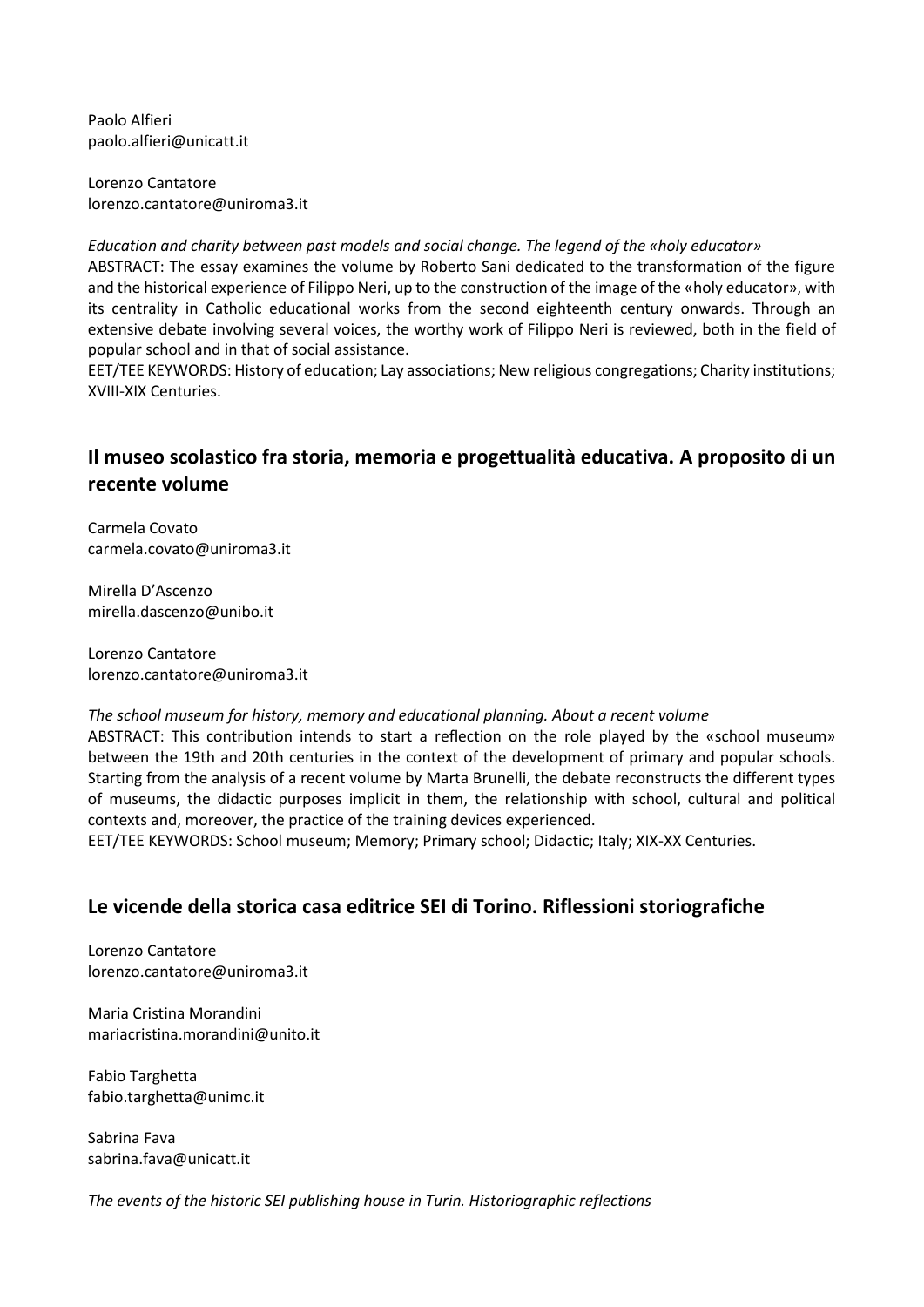ABSTRACT: Starting from a recent work by Francesca Davida Pizzigoni, this contribution intends to start a reflection on the analysis of the children's production of the Turin Catholic publishing house SEI, offering educational historians precious stimuli and suggestions in relation to both the specific type of texts object of the research, and, in a more general sense, the complex and articulated evolution of Italian society between the nineteenth and twentieth centuries in the plurality of its dimensions.

EET/TEE KEYWORDS: Children's production; Publishing houses; Publications; SEI; Italy; XIX-XX Centuries.

#### *Forum* **/ Discussioni**

## **Il viaggio delle idee: «le scienze della natura» alla Montesca, tra Lucy Latter, Maria Montessori e Giuseppe Lombardo Radice**

Cristina Caracchini [ccaracch@uwo.ca](mailto:ccaracch@uwo.ca)

*The journey of ideas: «the sciences of nature» at Montesca, between Lucy Latter, Maria Montessori and Lombardo Radice* 

ABSTRACT: In order to plan for the study of natural sciences and botany in the rural elementary schools she had opened at Villa Montesca in 1901, Alice Hallgarten Franchetti secured the collaboration of British sciencetrained women, among which Lucy Latter, Bertha La Mothe and Mary Hamilton. This article considers the science program that resulted from such teamwork, its relationship with the model elaborated by Latter at her Invicta School in London, and the influence that it had on the programs that Lombardo Radice compiled for the 1923 Gentile's reform of the Italian elementary school. Reference will be made to the presence of Montessori at Montesca since 1908, and to some notable overlaps between her method and the pedagogical practises of Hallgarten's school.

EET/TEE KEYWORDS: History of school; Rural elementary schools; Giuseppe Lombardo Radice; Maria Montessori; Italy; XX Century.

#### **«May you have a special thought of appealing to your husband». An analysis of women's educational schemes in the 18th -century Polish-Lithuanian Commonwealth on the example of a premarital instruction written for Anna Jabłonowska née Sanguszko (1739-1766)**

Anna Penkała-Jastrzębska [anna.penkala-jastrzebska@up.krakow.pl](mailto:anna.penkala-jastrzebska@up.krakow.pl)

ABSTRACT: The article analyses an 18<sup>th</sup>-century educational instruction titled *Mother's Teachings for a Daughter Who Is to Be Married*, written in 1755 by Barbara Sanguszko née Dunin, and found among handwritten archival documents. The document is a unique and exceptionally interesting source which broadens the current knowledge on women's educational schemes. The analysis of the source has been set in a wide historical context with a particular emphasis on the reality of women's education in the 18th century. Changing moral and cultural reality and women's position in the 18<sup>th</sup>-century Commonwealth has a special significance. The existence of specific personal and moral patterns, as well as the problem of shaping a specific line of educating women, should be particularly stressed. An educational instruction had an actual impact on models of behaviour and defining woman's role in family and society. Preserved source materials let us learn the ways of shaping women's attitudes and the rules of their coexistence in marital, familiar, and social relations. The document is also a great source to study the mechanisms which directly impacted society's perception of women's role and position in the 18<sup>th</sup> century. The analysis of the preserved source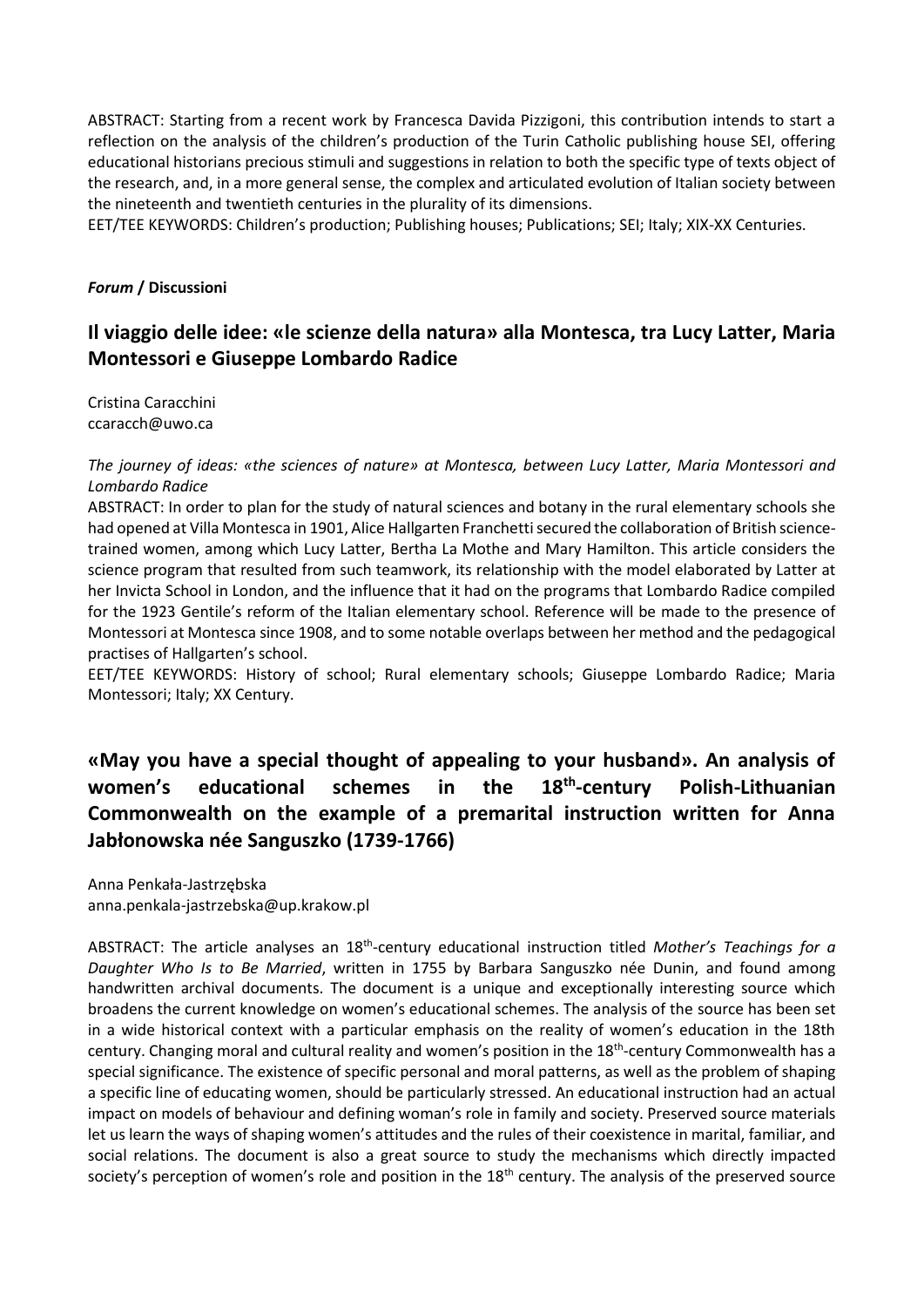materials provides European historiography with new observations based on the studies on former Polish-Lithuanian Commonwealth.

EET/TEE KEYWORDS: Education; Educational instruction; Nobility; Polish-Lithuanian Commonwealth; XVIII Century.

# **Evolution of the image of the hero in English children's literature: a study of english fairy tales and Harry Potter**

Huda Al-Matrafi [huda.m@tu.edu.sa](mailto:huda.m@tu.edu.sa)

ABSTRACT: The typically youthful heroes of children's literature enable exploration of the genre's specifics. Its readers identify with similarly aged heroes, readily imagining themselves within the fictional world; thus the genre's ethical, pedagogical, aspect is organic. This paper traces the child-hero figure's literary evolution, identifying key characteristics: goodness, cunning, desire only to fulfil one's duty. Attention is paid to the Harry Potter series as educational works with ethically exemplary child-heroes who are seen to possess those same key traits while the novels otherwise evidence generic diversity and stylistic syncretism. Best seen as monomyth theory's "universal hero" Harry's character, though, evolves in new ways: an iteration of the childhero that reflects contemporary culture.

EET/TEE KEYWORDS: Children's Literature; Contemporary fantasy literature; English fairy tale; Hero; Harry Potter; XX-XXI Century.

## **S. Makarenko: «the father» of the Soviet pedagogy**

Vladimir Borissovich Pomelov vladimirpomelov@mail.ru

ABSTRACT: The article is devoted to the great teacher Anton Semyonovich Makarenko (1888-1939), who is considered by many researchers one of the most significant figures of education in the XXth century, the founder of Soviet pedagogy. The purpose of the article is to give an idea of his contribution to the theory and practice of pedagogy. The study solves the following tasks: to present in a holistic form the biography of A.S. Makarenko and to reveal some little-known facts of the teacher's life, to characterize his pedagogical and literary activities, to show the importance of his efforts for the development of pedagogical science and practice. It tells in detail about the origin of the teacher and the family in which he grew up. The main attention is paid to the disclosure of his activities as the head of educational institutions for homeless children and adolescents: the Gorky colony, the Dzerzhinsky commune. A.S. Makarenko is shown not only as a great teacher and a pedagogical innovator, but also as one of the most significant Russian writers. His books, especially Pedagogical Poem, Flags on Towers and Book for Parents, have been published in dozens of countries around the world. A.S. Makarenko is entitled by the UNESCO as one of the four most important teachers of the XX<sup>th</sup> century.

EET/TEE KEY WORDS: System of the Soviet education; Gorky colony; Dzerzhinsky commune; A.S. Makarenko; Pedagogical Poem; URSS; XX Century.

# **«Le querce non fanno limoni». Mutamenti scolastici e sociali nelle testimonianze orali relative agli anni Cinquanta, Sessanta e Settanta**

Chiara Martinelli [chiara.martinelli@unifi.it](mailto:chiara.martinelli@unifi.it)